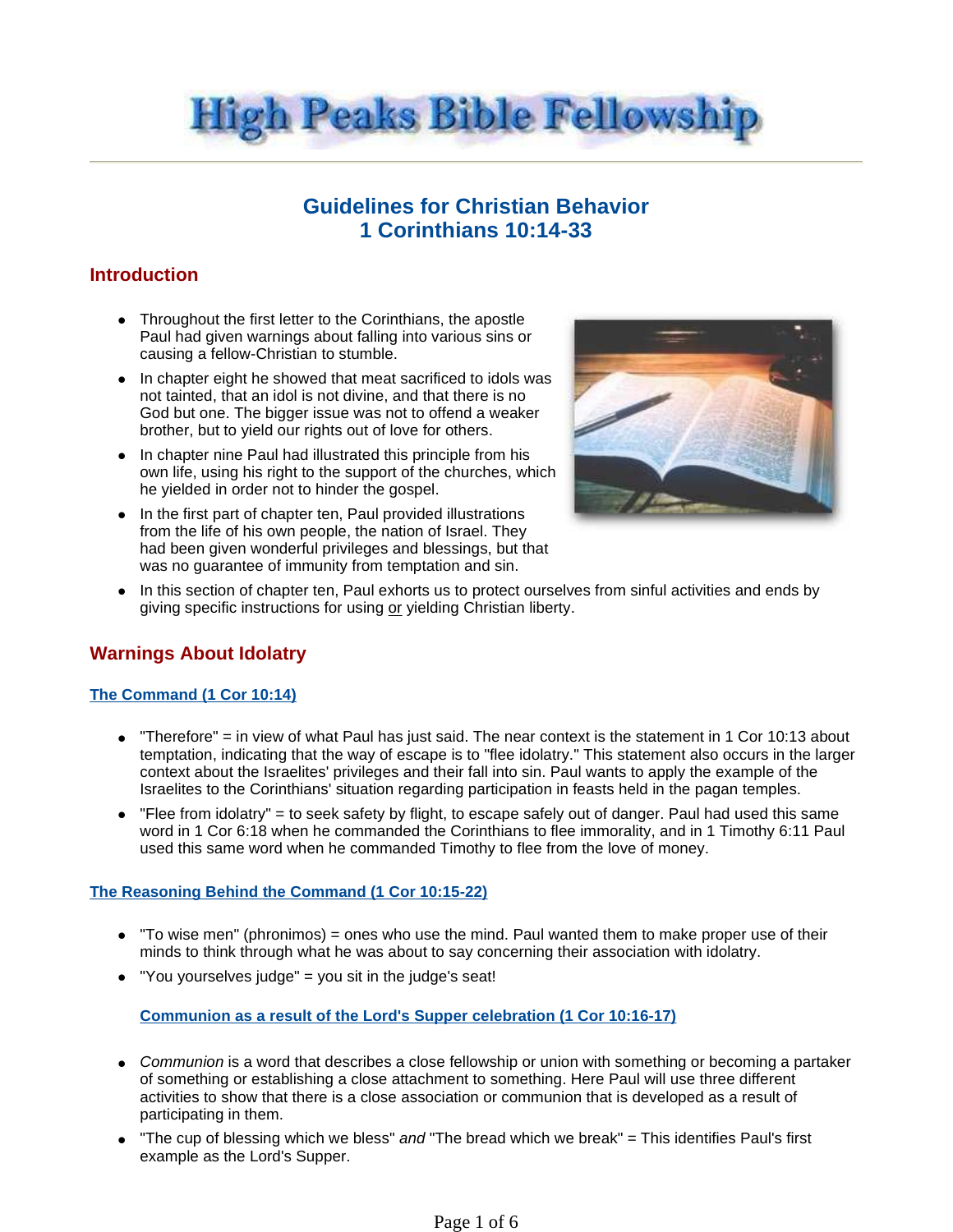- "A sharing in the blood of Christ" and "A sharing in the body of Christ" = koinonia means fellowship, association, community, communion, joint participation, or intimacy. In the case of the Lord's Supper, believers have close communion and fellowship with the Lord Jesus Christ as members of His body.
- By participating in the ceremony of the Lord's Supper, believers identify themselves with His saving act on the cross and they are dedicating themselves to serving Him as Lord and Master.
- $\bullet$  "We who are many are one body" = We are part of something organic, a body of which we form a vital part. Believers are many in terms of their diversity, but they are united together just as the various parts of the body are united to form a single unit.
- $\bullet$  "We all partake of the one bread" = to share or partake of, to belong to. We show publicly that we are united and belong to the same loaf, or the same body, which is the body of Christ.

### **Communion as a result of the Jewish Temple Ceremony (1 Cor 10:18)**

- $\bullet$  "Look at the nation Israel" = Now Paul illustrates this principle from the life of his own people, the Nation of Israel.
- $\bullet$  "Are not those who eat the sacrifices sharers in the altar" = Among the Jews those who participated in the temple rituals and sacrifices were regarded as being one people who worship one God. To partake of a Jewish sacrifice in a holy place, was an act of Jewish worship.

#### **Communion as a result of the pagan temple feasts (1 Cor 10:19-20)**

- "What do I mean then?" = literally, What then am I declaring? In other words, "What follows from all of these analogies?"
- "That a thing sacrificed to idols is anything, or that an idol is anything?" = One of Paul's audience might think he was saying that idols are on the same level as God, so Paul reminded them of what he said in 1 Cor 8:4, that there is no such thing as an idol and that there is no God but one. In that earlier passage, Paul denied the deity of their so-called gods. Here in this passage Paul gives additional explanation about the reality of those so-called gods.
- "Is a thing sacrificed to idols anything or is an idol anything? No! BUT... the things which the Gentiles sacrifice, they sacrifice to demons" = It is true that the block of wood or stone is just a representation that has no life of its own, but behind all this there are demons in the spiritual realm that are connected with idol worship.
- "I do not want you to become sharers in demons" = The word for sharers is the same term used of sharing in the Lord's Supper and in the Jewish temple rituals. Paul is saying that there was no way to eat the sacrificial meat in the pagan feasts without having communion with demons. This was not because the meat or the eating process was defiling, but because of the place and the circumstances in which they were eating. Paul clearly stated that they were not to participate in this activity.

### **The incompatibility of mixing these activities (1 Cor 10:21)**

- "You cannot drink the cup of the Lord" or "partake of the table of the Lord" and "drink the cup of demons" or "partake of the table of demons" = These two activities are completely incompatible. Paul had shown by several analogies that intimate communion is the result of participating in these activities, and once a believer is dedicated to the Lord he cannot also be dedicated to demons.
- This is very similar to Paul's teaching in 1 Cor 6:15-20 where he emphasized that our union with Christ should prevent us from being united with something that would damage our relationship with God. He had said, "Do you not know that your bodies are members of Christ? Shall I then take away the members of Christ and make them members of a prostitute? May it never be!" (1 Cor 6:15) This same principle should be applied to participating in demonic idolatry.

### **The Lord's perspective on becoming partakers in demonically inspired things (1 Cor 10:22)**

 "Provoke the Lord to jealousy" = In the last verse we saw that it is impossible to be the friend of God and the friend of demons at the same time. In this verse, we are told WHY: It is because the Lord Himself will not allow it ! The Corinthians should not attend these feasts unless they wanted to incur the displeasure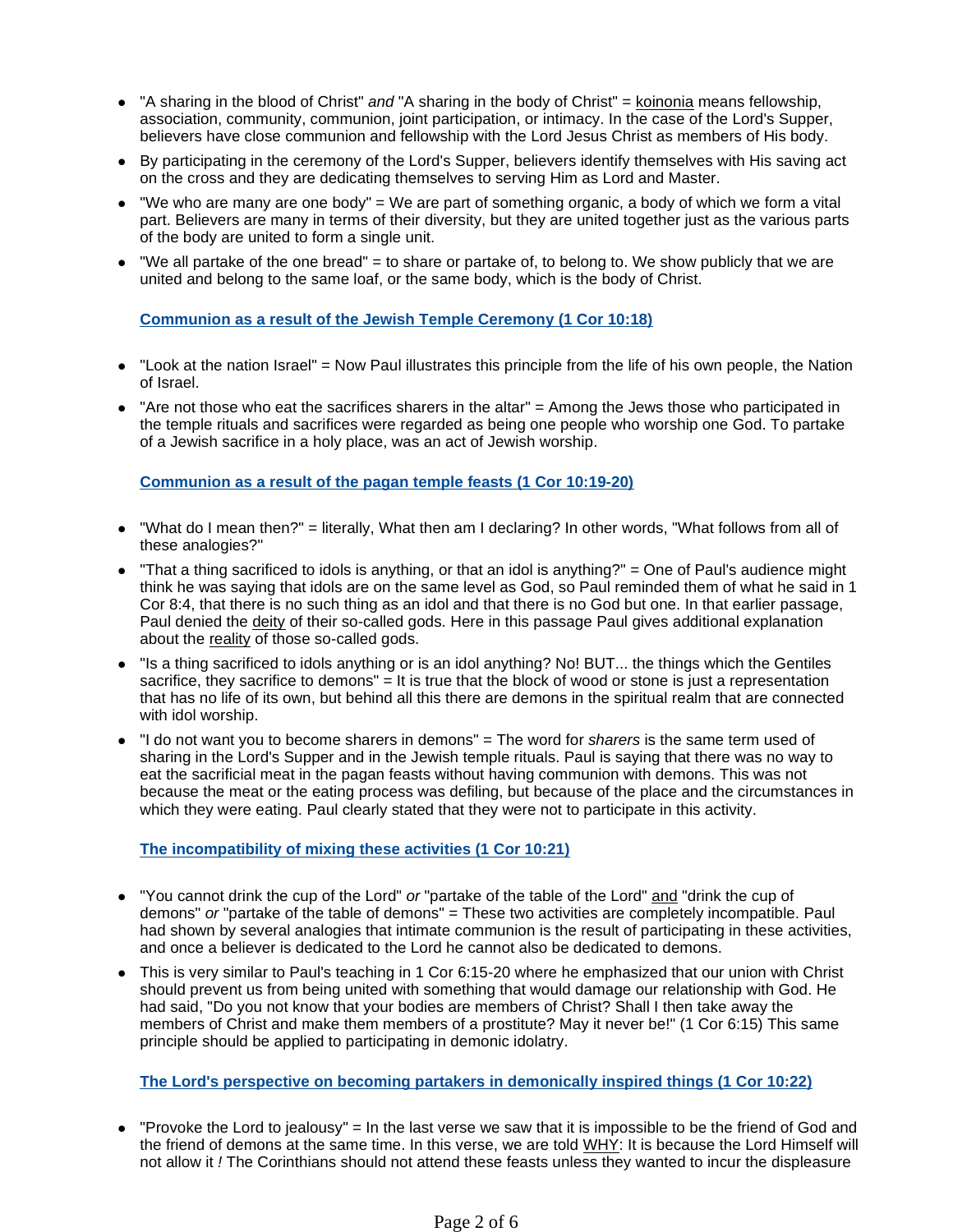of God Himself !

### **Guidelines for Using Christian Liberty**

#### **Restating the Guiding Principles (1 Cor 10:23-24)**

- $\bullet$  "All things are lawful for me" = as in 1 Cor 6:12, this was apparently a specific quote from some of the believers in Corinth which they used in order to justify their immorality. This statement was not true unless it was restricted or limited by each clause which follows.
- $\bullet$  "Not all things are profitable" = to bring together or contribute; to be expedient or worthwhile. This is almost a word-for-word restatement of Paul's earlier teaching.
- "Not all things edify" = to build up something or someone. This is the term used for building up others within the body of Christ toward maturity in their faith, and it brings in the fact that others are to be considered when you decide on your actions.
- "Let no one seek his own good, but that of his neighbor" = Here Paul makes explicit what was implied in the previous statement that "not all things edify." We must take into account the edification of others before participating in some activities. There may be times when we will need to restrict or yield our freedom in order to ensure that others are edified or built up in their faith.
- In the context of this chapter, Paul obviously meant that the Corinthian Christians should not eat meat associated with idols if it would damage another believer's faith. In a broader sense, he meant that we should not focus on self-gratification or doing things that give us as much pleasure as possible in this life. We should have a focus on serving others and looking out for the needs of others.

### **Specific Instructions for Household Shopping (1 Cor 10:25-26)**

- $\bullet$  "Eat anything that is sold in the meat market" = meat is just meat, and it does not matter which market you buy it from. In the grocery store the meat is completely isolated from any context of idol worship and should be treated like any other product on the shelves.
- Paul had just stated a very important principle to quide our behavior, that we should do everything for the good of others. The good of others should be a very important factor, but it is not meant to be the rule for everything we do. In the case of buying food in the market for our own household use, Paul says "If it doesn't bother your conscience then buy it and eat it."
- "Without asking questions for conscience' sake" = We are not required to make a detailed investigation into the source of everything that we purchase or eat. This was quite different from how the apostle Paul was raised and lived his life as a Pharisaical Jew.
- "FOR THE EARTH IS THE LORD'S, AND ALL IT CONTAINS" (Psalm 24:1) = Paul used this Scripture to justify why it was all right to eat the meat purchased in the market -- it all belongs to the Lord !

### **Specific Instructions for Dining with Unbelievers (1 Cor 10:27-30)**

- $\bullet$  "If one of the unbelievers" = This implies that the social contacts between believers and unbelievers may continue after one becomes a Christian. In fact, Jesus accepted such invitations during His earthly ministry (see Luke 5:29-30; 19:7)
- $\bullet$  "If you want to go" = This leaves the decision up to the individual believer as to whether to go or not go. Paul did not command them to go or not go, but left it to their own discretion or desire. In the Christian life, many decisions like this are simply left up to the individual.
- $\bullet$  "Eat anything that is set before you" = As in the situation where you are eating meat in your own home, you may eat meat in another person's home without requiring a detailed investigation into the origin of the food or how it had been prepared (see 1 Cor 10:25).
- "But if anyone says to you" = With this contrast word Paul introduced an exception to his rule about eating without asking questions for conscience' sake. When you are eating in the home of others, then the principle of "the good of others" must also be considered (1 Cor 10:24).
- "This is meat sacrificed to idols" = The word Paul had used for food sacrificed to idols (eidolothuton) was a term that the Jews and Christians used in a derogatory way to describe idol-food. Someone who did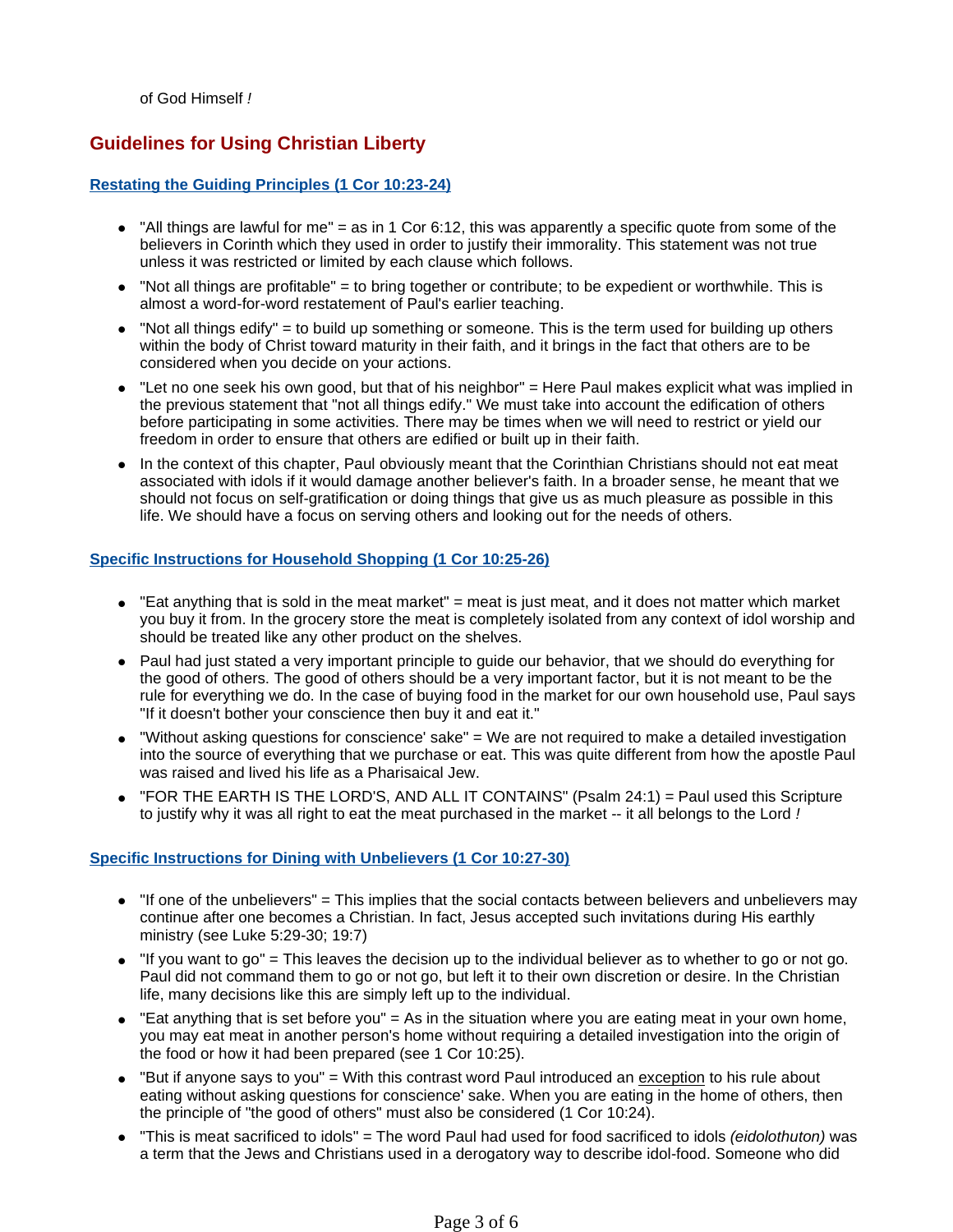not want to use this derogatory meaning would use a different word (hierothuton) and this is the word Paul used in this verse, possibly because the one speaking was someone who approved of idol worship or because the one speaking did not want to offend such a person.

- "Do not eat it, for the sake of the one who informed you" = This person had just taken the eating of this meat out of the context of a private meal around a dining table and put it into the context of eating idolmeal that had been consecrated in a temple *(hierothuton)*. In this new context, a believer would be forbidden to eat of the meat -- it would be as if he were eating in a pagan feast.
- $\bullet$  "For conscience sake" = This repeats what Paul had said in 1 Cor 8:10-12 where he explained that we should limit our liberty in order not to wound another person's conscience. Someone else's legalism should not make us legalistic, but we can graciously defer our rights when we are in a specific circumstance with that person.

### **"Why is my freedom judged by another's conscience?"**

- One thing we notice is that Paul switched from the second person (you) to the first person (1) as a way of instructing them by putting himself in their place.
- A second thing we notice is that the Greek terms for "the other" (heteros) and "another" (allos) are different in this phrase. "The other" refers to the specific person who informed them that the meat was idol-meat (1 Cor 10:28), but the term "another" could refer to any other person. If another guest knew that the meat was idol-meat but the believer did not know it, then the believer should have the freedom to eat it without being condemned by someone else's conscience.
- Three possible meanings:
	- 1. The stronger Christian may be protesting against having to yield his rights every time his behavior might wound another person's conscience. But this seems contrary to Paul's admonition to a stronger Christian that he should yield his rights when another person's conscience may be wounded.
	- 2. Paul may be emphasizing what he had just said about not eating in cases when it might offend a weaker brother. This option views the phrase as support for eating without asking questions of conscience. If your own conscience is not bothered about eating, and if eating will not offend a weaker brother, then you can eat without fear of judgment.
	- 3. Paul may be saying that it is best for the stronger believer to refrain from eating so as not to expose his liberty to condemnation. It would be as if he were saying "Why should exercising my freedom become the cause of condemnation by a weaker believer who is more legalistic?" This places the emphasis on the term for judgment in this phrase, and seems to fit well with the words of the verse that follows.
- $\bullet$  "If I partake with thankfulness" = This implies that your own conscience is not bothered by eating this meat. It is clearly not a matter of offending yourself, but of offending someone else's conscience.
- "Why am I slandered" = This presents the possibility that the use of one's legitimate Christian liberty could be spoken ill of or slandered by others. In other words, why should my liberty be reproached because of my careless use of it?

### **What about eating at a public feast in the pagan temple?**

 This was the third case when a believer might come into contact with meat sacrificed to idols, and Paul had actually dealt with this case first (see 1 Cor 8:10 and 1 Cor 10:14-22). In this case, the believer was to completely avoid a situation where sacrificial meat was served in the direct context of a religious service focused on idols.

### **How can a Christian decide whether an activity is acceptable in today's world?**

 There are some Christians who believe that the life of faith is a matter of Black and White. For them, everything falls into one of two categories: in any circumstance a thing is either RIGHT or it is WRONG, and there is no middle ground.

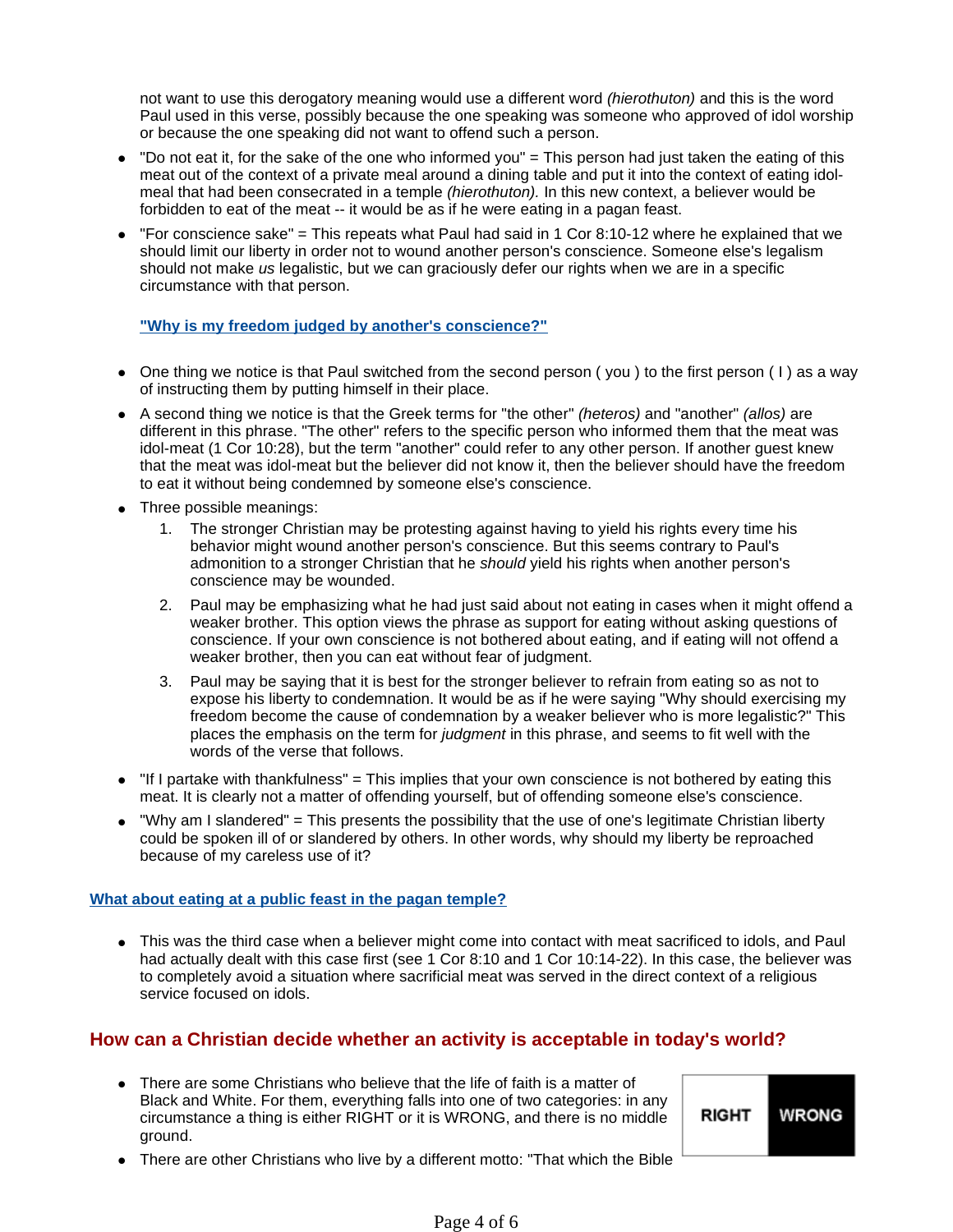does not explicitly prohibit is permitted." To them, everything not specifically identified as a sin in the Bible is allowable under any circumstances.

- But the biblical position presented by Paul in First Corinthians leaves a significant gray area in which each believer is called upon to make decisions for himself regarding his behavior in specific circumstances.
- There are some things which are definitely wrong for a Christian under any circumstances. There are other activities that are wrong for a Christian, but not because they are inherently sinful. Many of these types of activities are never specifically mentioned in the Bible, but it may be wrong for a Christian to be associated with them.

| <b>WRONG</b> |                                                                               | [Everything the Bible specifically<br>prohibits is wrong]<br>Examples from 1 Corinthians: |             |                   |  |
|--------------|-------------------------------------------------------------------------------|-------------------------------------------------------------------------------------------|-------------|-------------------|--|
|              |                                                                               | <b>Immorality</b>                                                                         | 1 Cor 6:18  |                   |  |
|              |                                                                               | Idolatry                                                                                  | 1 Cor 10:14 |                   |  |
|              | <b>Activities that enslave</b><br>Activities that are unprofitable            |                                                                                           |             | 1 Cor 6:12        |  |
|              |                                                                               |                                                                                           |             | 1 Cor 6:12; 10:23 |  |
|              |                                                                               | Activities that do not edify                                                              | 1 Cor 10:23 |                   |  |
|              |                                                                               | Eating meat sacrificed to idols                                                           |             | ???????           |  |
|              |                                                                               | Eating idol-meat in a pagan temple                                                        |             | 1 Cor 8:10; 10:20 |  |
|              | Eating idol-meat at another's home,<br>but someone identifies it as idol-meat |                                                                                           |             | 1 Cor 10:28       |  |
|              |                                                                               | Eating idol-meat at another's home                                                        |             | 1 Cor 10:27       |  |
|              |                                                                               | Eating idol-meat in your own home                                                         |             | 1 Cor 10:25       |  |
| RIGHT        |                                                                               | [Everything the Bible specifically<br>condones is right]                                  |             |                   |  |

- From this chart we see that some things may be acceptable for a Christian in some circumstances or times or places, but these same things may not be acceptable in other circumstances or times or places.
- The issue of deciding whether our activities are appropriate really emphasizes that all believers should know what the Scriptures teach regarding things that are explicitly prohibited or allowed, and we must carefully follow the leading of the Lord through the promptings of the Holy Spirit. We need to be sensitive to the situations we find ourselves in and behave according to what would be most profitable in each circumstance.

### **The Purpose of Christian Liberty (1 Cor 10:31)**

• Therefore, in the matter of eating and drinking (as well as in any other activity) the purpose that a believer should strive to achieve is the greater glory of God. If every believer kept this purpose clearly in mind all of the time, then our activities would surely change. We would do things differently if we understood that everything we do should contribute to glorifying God.

### **The Example of the Apostle Paul (1 Cor 10:32 – 11:1)**

- "Give no offense" = having nothing to strike against. Put nothing in the path which could cause another person to stumble.
- "Jews or to Greeks or the church of God" = This gives three categories of people that exist since the Day of Pentecost. There are unbelieving Jews and unbelieving Gentiles, as well as believers during the Church age. This verse reminds us of what Paul had said in 1 Cor 9:19-22 where he also mentioned these three categories of people. He became all things to all men in order to save some. Here Paul tied this in to the principle of limiting his own behavior and activities for the profit or benefit of others.